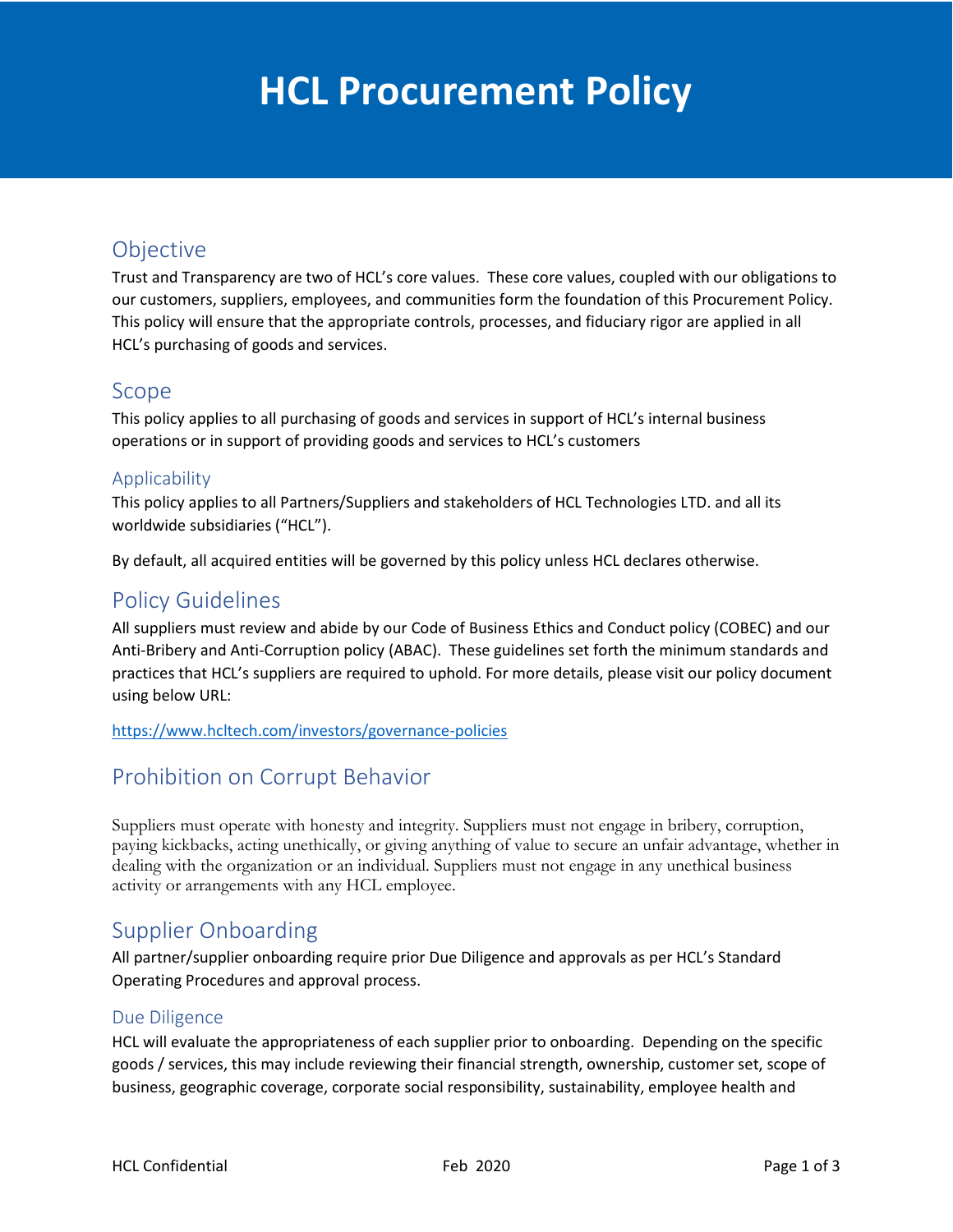## HCL Procurement Policy

safety record, reputation, reference checks, and other business requirements. Suppliers will be reviewed on a periodic basis under our Supplier Performance program.

#### Conflicts of Interest

No sourcing award will be granted to an entity for which a member of the "selection team" or their family members have a vest interested. If there is any ambiguity, the concern should be raised to the [procurementconcerns@hcl.com](mailto:procurementconcerns@hcl.com) mail box.

#### Customers as Suppliers

HCL may award business to suppliers who are current or prospective customers.

#### Supplier Diversity

Consistent with both HCL's vision as a socially responsible business and our position in the global marketplace, HCL supports the development of and will give special consider to small, local, and diverse businesses. The definition of "diverse" is often specific to the country, however, it typically will include local minority, gender, veteran, sexual orientation, disability, economically disadvantaged, and other under-represented segments of a population.

#### Blacklisted Suppliers

At times, existing suppliers may be suspected of questionable activities, practices, or ethics. In consultation with Internal Audit, the HCL's Chief Procurement Officer may determine to temporarily or permanently "blacklist" a supplier. A blacklisted supplier will be prohibited from receiving new business from HCL and all current business will be terminated as soon as possible.

## Sourcing

All sourcing awards require approval from Procurement and Functional team as defined in our SOPs and approval process.

#### Competition

Transparent and auditable competition is crucial to validating and ensuring that HCL receives the most value from its purchasing transactions while being consistent with this and other policies. This doesn't always mean that the lowest bid is selected, but that the one which appropriately balances cost, value, risk, quality, speed, availability, and other qualitative factors is chosen.

#### Supplier Negotiations

In order to maintain the sanctity of the negotiation process, all commercial discussions between HCL and a supplier must be conducted by Global Procurement Services (GPS) organization. Sourcing artifacts are required to be maintained and stored for post-award review, as defined in the SOPs.

## Compliance with Laws

Suppliers must operate in full compliance with all applicable laws and regulations of the country and locale in which the supplier engaged. Supplier will comply with the requirements of any applicable laws, statutes and regulations relating to the provision of the Services and comply will all applicable laws relating to health and safety, data privacy, personal data, trans-border data flow and data protection.